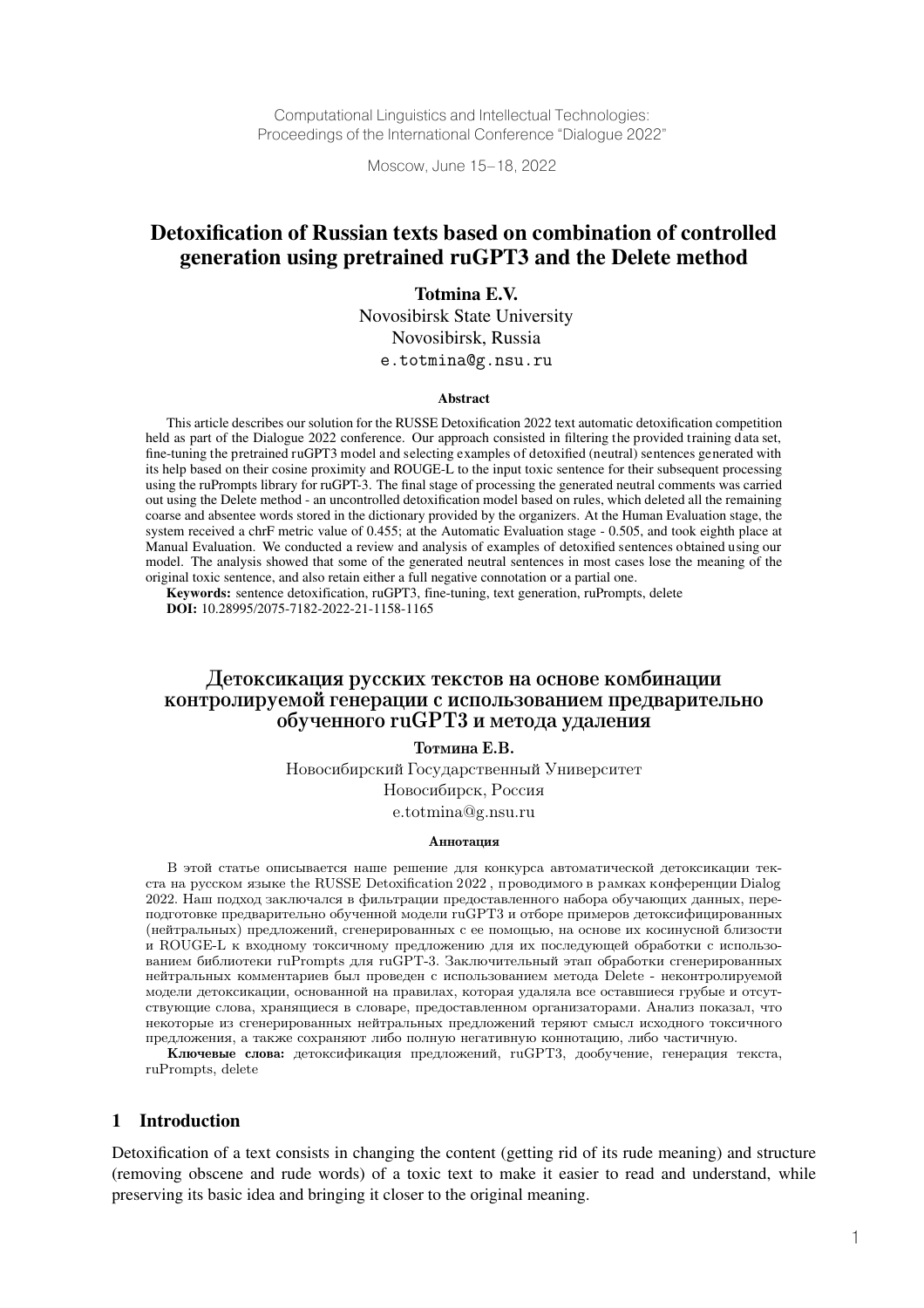The task of *RUSSE Detoxification 2022*<sup>1</sup> was completed at the level of toxic comments. In this formulation, the goal is to get a neutral sentence out of a toxic one. The criteria for the complexity of the sentence include the presence of rude and toxic words that complicate the understanding of the meaning of the message, stylized graphic images to convey the emotions of the addressee (emoji), the presence of rare, ambiguous and colloquial words, the presence of anglicisms, etc.

We approach the problem in four stages. Firstly, we use the toxic and corresponding neutral comments provided by the compilers in the ternary dataset and filter them by cosine similarity and ROUGE-L (a re-oriented doubler to assess the essence for the longest common subsequence)[5, 1] metrics between toxic and neutral sentences.

We preserve pairs with high cosine similarity and average values of ROUGE L. Next, we configure the pre-trained ruGPT3 model, specifically, *sberbank ai/rugpt3medium-based-on-gpt2*<sup>2</sup> for the filtered dataset, similar to the setup for paraphrasing [12]. At this stage, the checkpoint-2405 model, trained on our selected data, was obtained.

Subsequent processing takes place using the *ruPrompts library for ruGPT-3*3, in which the seed was searched by gradient descent. The model was later trained. The seed (trainable prompt) was divided into two components: the format (prompt format) and the provider (prompt provider). The model was trained using the trained ruGPT3 checkpoint-2405 model obtained at the previous stage. At the last stage of refinement, the data obtained at the previous stage were finalized using *the Delete method* proposed by the organizers as a basic one.

In the final test phase of the competition, at the Human Evaluation stage, our system received a chrF metric value of 0.455, at the Automatic Evaluation stage = 0.505, taking eighth place. In this paper we will describe our approach in more detail and analyze the quality of the generated neutral offers.

### 2 Related work

The detection of toxicity in user texts is an active area of research in the field of natural language processing, in particular, computational linguistics. Instagram Facebook, VK, social networks are trying to solve the problem of toxicity today. However, they usually just block such texts.

Our solution is an extension for the RuSimpleSentEval problem of simplifying sentences, the solution of which was proposed by Shatilov A. A. and Rey A. I.[10]. The approach described in the article was aimed at filtering the provided dataset, fine-tuning the pre-trained ruGPT3, modeling on it and selecting generated simple candidates based on cosine similarity and using a complex sentence as input data.

#### 2.1 Text Style Transfer method

One of the best methods to solve the detoxification problem well is the Text Style Transfer (TST) method [6],[9]. It is worth saying that uncontrolled approaches to detoxification, taught without parallel corpora for Russian and English, already exist, as, for example, mentioned in the article[2], the authors of which collected 350 thousand offensive sentences and 7 million non-neutral sentences using a list of prohibited words. However, it is worth noting that the products of these models are often of poor quality, which in most cases does not retain significant content[6].

#### 2.2 Deep Learning Networks for Text Generation

The first work on this topic by (dos Santos et al., 2018) is an end-to end Seq2Seq model trained on a non-parallel corpus with autoencoder loss, style classification loss and cycle-consistency loss. A more recent work by Tran et al. (2020) uses a pipeline of models: a search engine finds non-toxic sentences similar to the given toxic ones, an MLM fills the gaps that were not matched in the found sentences, and a seq2seq model edits the generated sentence to make it more fluent. Finally, Laugier et al. (2021) detoxify sentences by fine-tuning T5 as a denoising autoencoder with additional cycle-consistency loss. Dathathri et al. (2020) and Krause et al. (2020) approach a similar problem: preventing a language

<sup>1</sup> https://www.dialog-21.ru/evaluation/2022/russe/

 $^{2}$ https://github.com/sberbank-ai/ru-gpts

<sup>3</sup> https://github.com/sberbank-ai/ru-prompts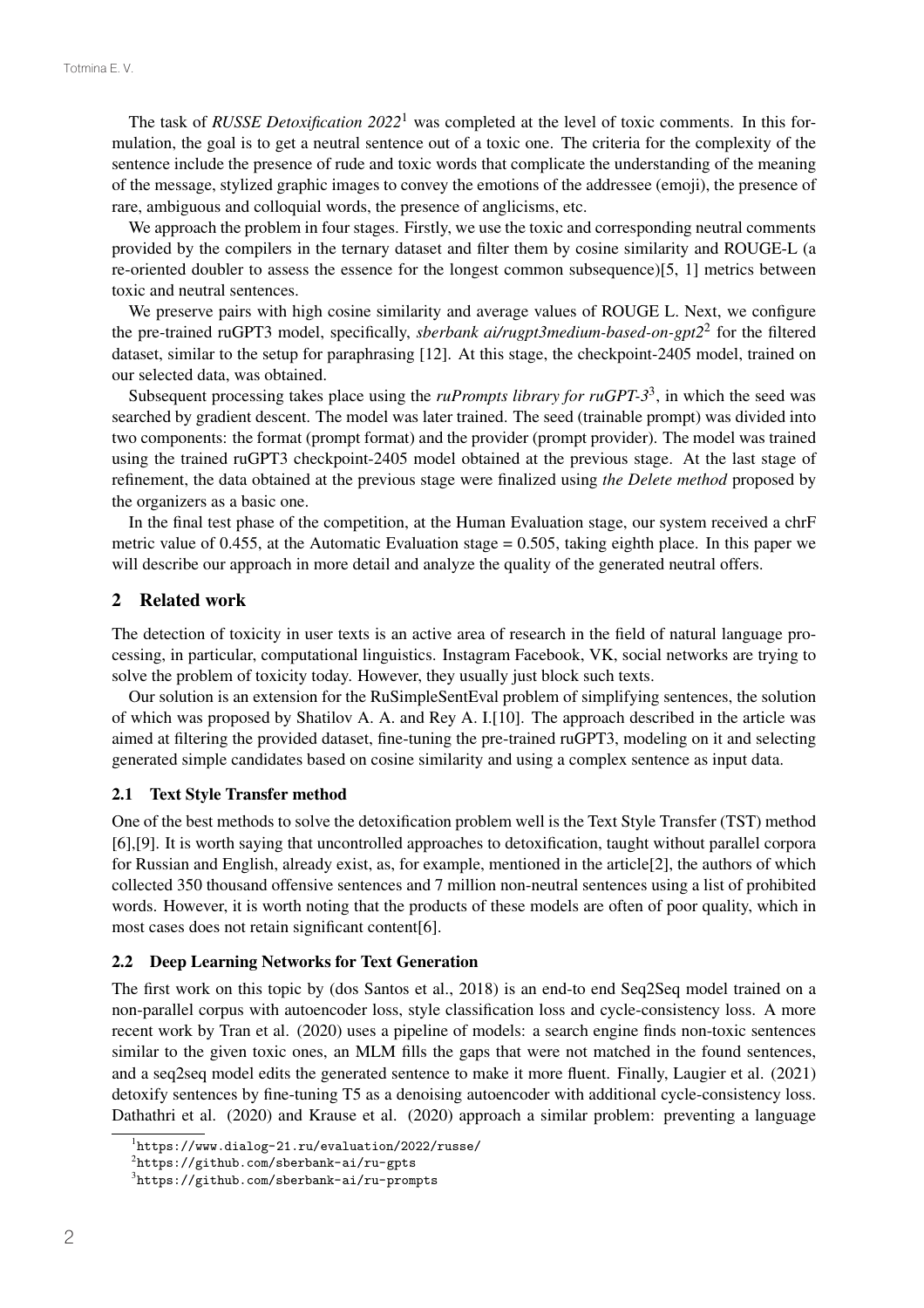model from generating toxic text. They do not need to preserve the meaning of the input text. However, the idea of applying a discriminator to control an LM during generation can be used for style transfer, as we show in our experiments

In tasks of summarization, similar to detoxification tasks, and headlines generation in Russian, finetuning of BERT-based models (BertSumAbs, mBART) is usually used [2],[4],[8]. Other description of Deep Learning methods for Text Generation tasks shown in [9] Our suggested approach aims to present a detoxified version of a user message while preserving the meaning of the original, toxic, comment.

Our proposed approach aims to present a detoxified version of a user message while preserving the meaningful significance of the original, toxic comment.

# 3 Task description

The task of detoxification was attributed to the task of text generation and was formulated as follows: given the texts in a toxic style, it was necessary to rephrase them into a non-toxic style, preserving the content and creating a fluent text.

## 3.1 Training dataset

Most text detoxification models are trained on parallel data: pairs of toxic sentences and 1-3 neutral sentences. As a training dataset, the organizers of the competition collected pairs of toxic-neutral comments. Participants were also allowed to use any additional datasets or models if they are publicly available.

### 3.2 Datasets for verification and testing

The data for the overall task was collected on a crowdsourcing platform. These datasets consist of pairs of one toxic sentence and one to three variants of a neutral sentence. All data is presented at the contest in github<sup>4</sup>. Datasets of size<sup>5</sup> are presented in Table 1.

| Dataset type | Dataset size |
|--------------|--------------|
| Training     | 6,947        |
| Validation   | 800          |
| Testing      | 875          |

Table 1: Dataset size

To automatically evaluate the models, the organizers gave the following indicators:

- 1. Style transfer accuracy (STA) the average confidence of the pre-trained BERT-based toxicity classifier for the output sentences.
- 2. Meaning preservation (SIM) the distance of embeddings of the input and output sentences. The embeddings are generated with the LaBSE model<sup>6</sup>.
- 3. Fluency score (FL) the average confidence of the BERT-based fluency classifier trained to discriminate between real and corrupted sentences.
- 4. Joint score (J) the sentence-level multiplication of the STA, SIM, and FL scores.
- 5. ChrF1 metric, which is the character-level F1 score.

## 4 System description

#### 4.1 Data processing and selection of candidates for model training

For our experiments, we used only Russian sentences from the training data set provided by the organizers. It contains 6,947 pairs of toxic and neutral sentences. It is worth noting that additional filtering has been applied to some of them. To select good examples, we used the following indicators to select the data of toxic and neutral proposals:

<sup>4</sup> https://github.com/skoltech-nlp/russe\_detox\_2022

<sup>&</sup>lt;sup>5</sup>The number of pairs of toxic and neutral sentences is shown for these datasets.

 $^6$ https://huggingface.co/sentence-transformers/LaBSE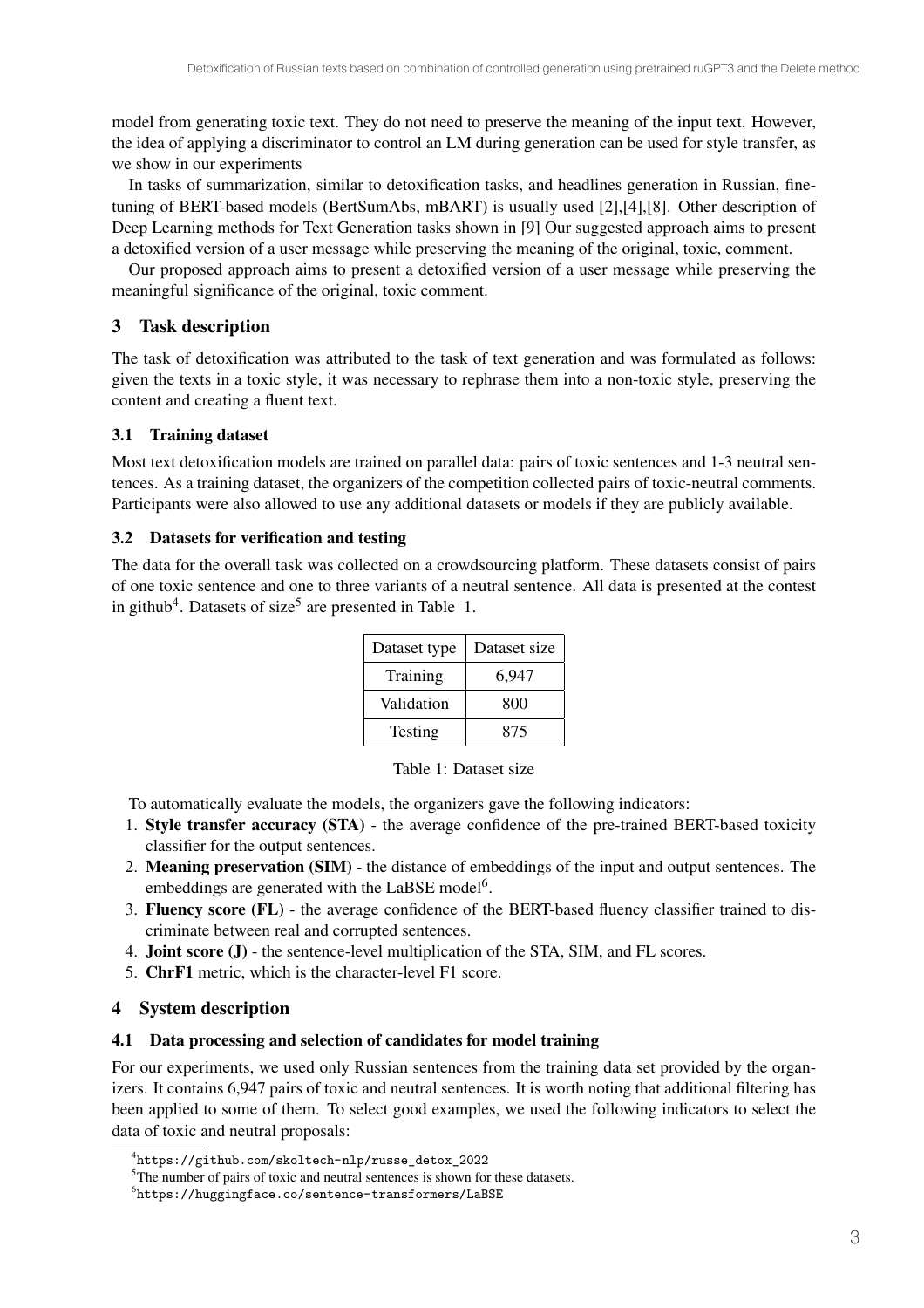- 1. Cosine similarity of embeddings, obtained with BERT large model (uncased) for Sentence Embeddings in Russian language from Sberbank<sup>7</sup>. It shows how similar the sentences are in terms of meaning
- 2. ROUGE-L F1-score Longest Common Subsequence (LCS) based statistics. It identifies longest co-occurring in sequence n-grams automatically. It shows how similar the sentences are in terms of common words.

The filtered data set was obtained by selecting pairs of sentences that make up 3869 comments (see Fig. 1) and have:

- 1. Cosine similarity between 0.6 and 0.99.
- 2. ROUGE-L between 0.1 and 0.8.
- 3. The length of the token of a neutral sentence, which is less than or equal to the length of the token of a toxic sentence.

|          | toxic comment                                        | neutral comment1 cosine sim                                                                      |                   |                   |    | rouge 1 input len output len |
|----------|------------------------------------------------------|--------------------------------------------------------------------------------------------------|-------------------|-------------------|----|------------------------------|
| $\bf{0}$ |                                                      | и, чё, блядь где этот херой был до этого со свои Ну и где этот герой был, со своими доказательст | 0.716566 0.444444 |                   | 10 | 8                            |
|          | О, а есть деанон этого петуха?                       | О, а есть деанон                                                                                 |                   | 0.640666 0.800000 | 6  | 4                            |
|          | 2 херну всякую пишут, из-за этого лайка. долбоебизм. | Чушь всякую пишут, из- за этого лайка.                                                           |                   | 0.896456 0.461538 |    |                              |
|          | из за таких пидоров мы и страдаем                    | из за таких плохих людей мы и страдаем                                                           |                   | 0.827146 0.800000 |    | 8                            |
| 4        | гондон путинский он а не артист                      | Человек Путина он, а не артист                                                                   | 0.868615 0.500000 |                   | 6  | 6                            |

Figure 1: Fragment of tabular data for the RUSSE Detoxification 2022.

#### 4.2 A pretrained autoregressive model GPT2

We used a pretrained autoregressive GPT2-like [1] model with 350M parameters from SberDevices called rugpt3medium\_based\_on\_gpt2 - the largest model fit into one 11GB 2080Ti GPU. This is a language model based on the transformer architecture and trained in self-supervised mode on a huge amount of text data. Compared, for example, with The T5 model [3], which uses both an encoder and a decoder, uses a 12-layer transformer architecture with only decoders.

Finetuning was done on the prepared examples from the filtered train dataset using transformers library  $[11]$ . These examples were fed into the model with the addition of special tokens  $\leq$ lstartoftext $\geq$ in the beginning,  $\langle$ sep $\rangle$  - between toxic and detoxified sentences,  $\langle$ pad $\rangle$  - padding token):  $\langle$ startoftext|>toxic sentence.<|sep|>detoxified sentence. After finetuning it is possible to feed into the model a prepared example as follows: <|startoftext|>New toxic sentence.<|sep|> and have the model generate a detoxified sentence. The encoded sentences were converted to a string, using a tokenizer and a dictionary with options for removing special tokens and clearing tokenization gaps.

Next, we configure the pre-trained ruGPT3 model, specifically, sberbankai/rugpt3medium\_based\_on\_gp2 for the filtered dataset, similar to the setup for paraphrasing [13]. At this stage, the checkpoint-2405 model, trained on our selected data, was obtained.

Feeding the toxic sentence as a prompt into the model can generate several neutral sentences. Parameters that were used to generate candidate examples were chosen empirically and presented in Table. 2.

| Parameter                   | Value        |
|-----------------------------|--------------|
| num_train_epochs            |              |
| per_device_train_batch_size | 4, 8, 32, 64 |
| learning_rate               | $5e-5$       |
| lr_sheduleer_type           | linear       |
| warmup_steps                | 500          |

| Table 2: ruGPT3 finetuning parameters |  |  |
|---------------------------------------|--|--|
|---------------------------------------|--|--|

<sup>7</sup> https://huggingface.co/sberbank-ai/sbert\_large\_nlu\_ru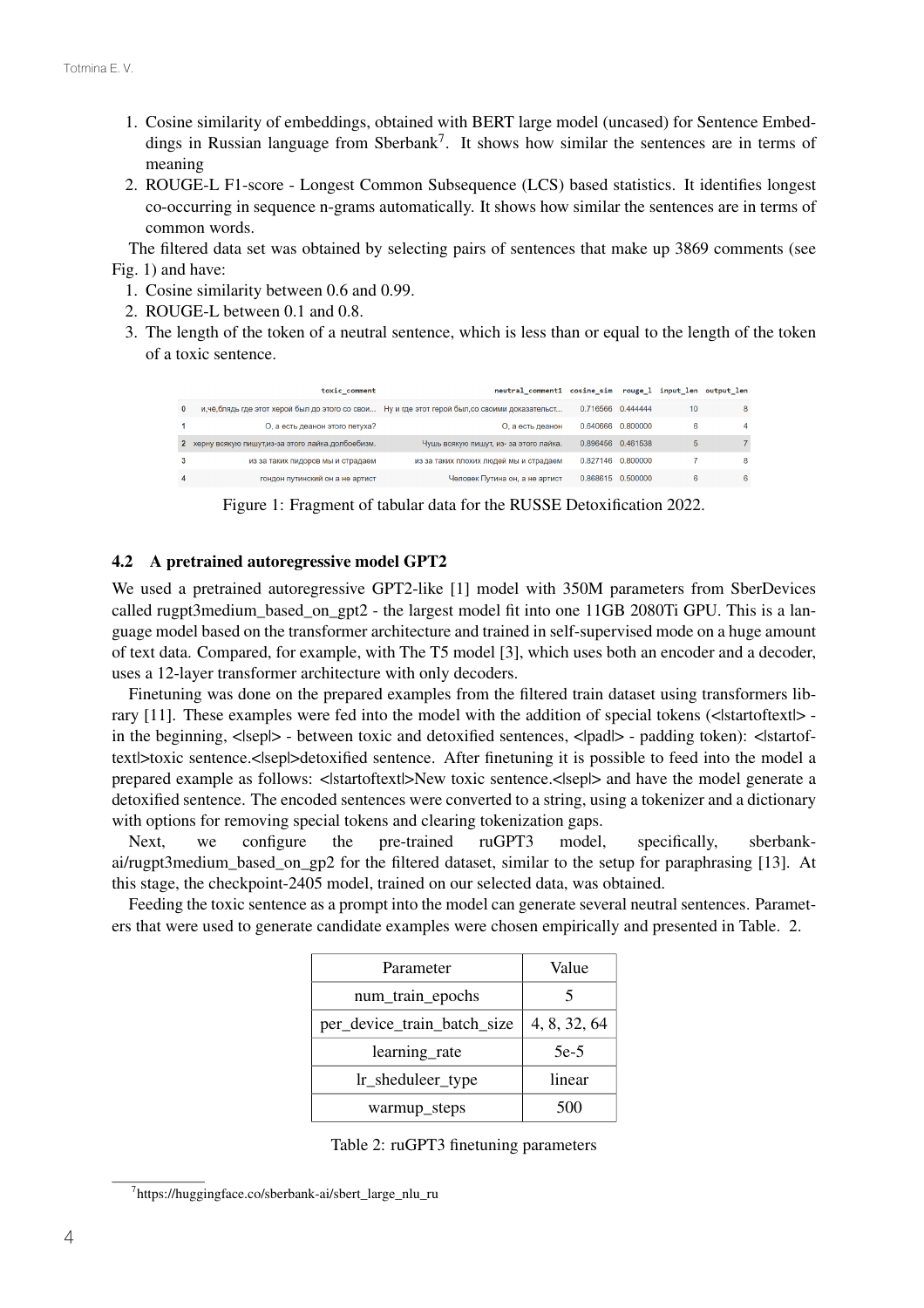## 4.3 Using the ruPrompts Library

Experiments were conducted according to data partitioning in section 4.2. Subsequent processing takes place using the ruPrompts library for ruGPT-3<sup>8</sup>, in which the seed was searched by gradient descent, which was later trained. The seed (trainable prompt) was divided into two components: the format (prompt format) and the provider (prompt provider). The training of the model was carried out using the completed ruGPT3 model obtained at the previous stage called checkpoint-2405. The following arguments to train the model were selected. They are shown in Table. 3.

| Parameter                   | Value |
|-----------------------------|-------|
| per_device_train_batch_size | 2     |
| per_device_eval_batch_size  | 2     |
| eval_steps                  | 5000  |
| save steps                  | 5000  |
| logging_steps               | 5000  |
| max_steps                   | 50000 |

Table 3: ruPrompts finetuning parameters

## 4.4 Using the Delete method

At the final stage of processing, the data obtained at the previous stage were finalized using the Delete method proposed by the organizers as the basic one. A rules-based model of uncontrolled detoxification that removes all rude and offensive words, it's already was used in such works as [7].

# 5 Analising the results

Code is available on GitHub<sup>9</sup>. The results of the data obtained at the Evaluation stage on the test dataset provided as the Evaluation result are presented in Table. 4.

| Model           | ACC                               | SIM |               |                | ChrF1 |
|-----------------|-----------------------------------|-----|---------------|----------------|-------|
| e.totmina model | $\vert 0.7892 \vert 0.7298 \vert$ |     | $\mid$ 0.7285 | $\vert$ 0.4215 | 55.56 |

| Table 4: Results of the Test Evaluation stage |  |
|-----------------------------------------------|--|
|-----------------------------------------------|--|

We also compared the results of neutralizing the toxic comments of *test.tsv* for Test Evaluation by two metrics: Cosine similarity and ROUGE-L to compare the initial results for the detoxified proposals of the organizers on training dataset and our final results (Table. 5).

| Datasets       | Cosine similarity | ROUGE-L |
|----------------|-------------------|---------|
| Training       | 0.7981            | 0.5355  |
| <b>Testing</b> | 0.8160            | 0.6472  |

Table 5: Cosine similarity and ROUGE-L comparison

Visualizations of the relations between Cosine similarity (CS) and ROUGE-L (R) together with their one-dimensional distribution separately (see Fig. 2).

<sup>8</sup> https://habr.com/ru/company/sberdevices/blog/596103/

<sup>&</sup>lt;sup>9</sup>https://github.com/totminaekaterina/RUSSE-2022-Detoxification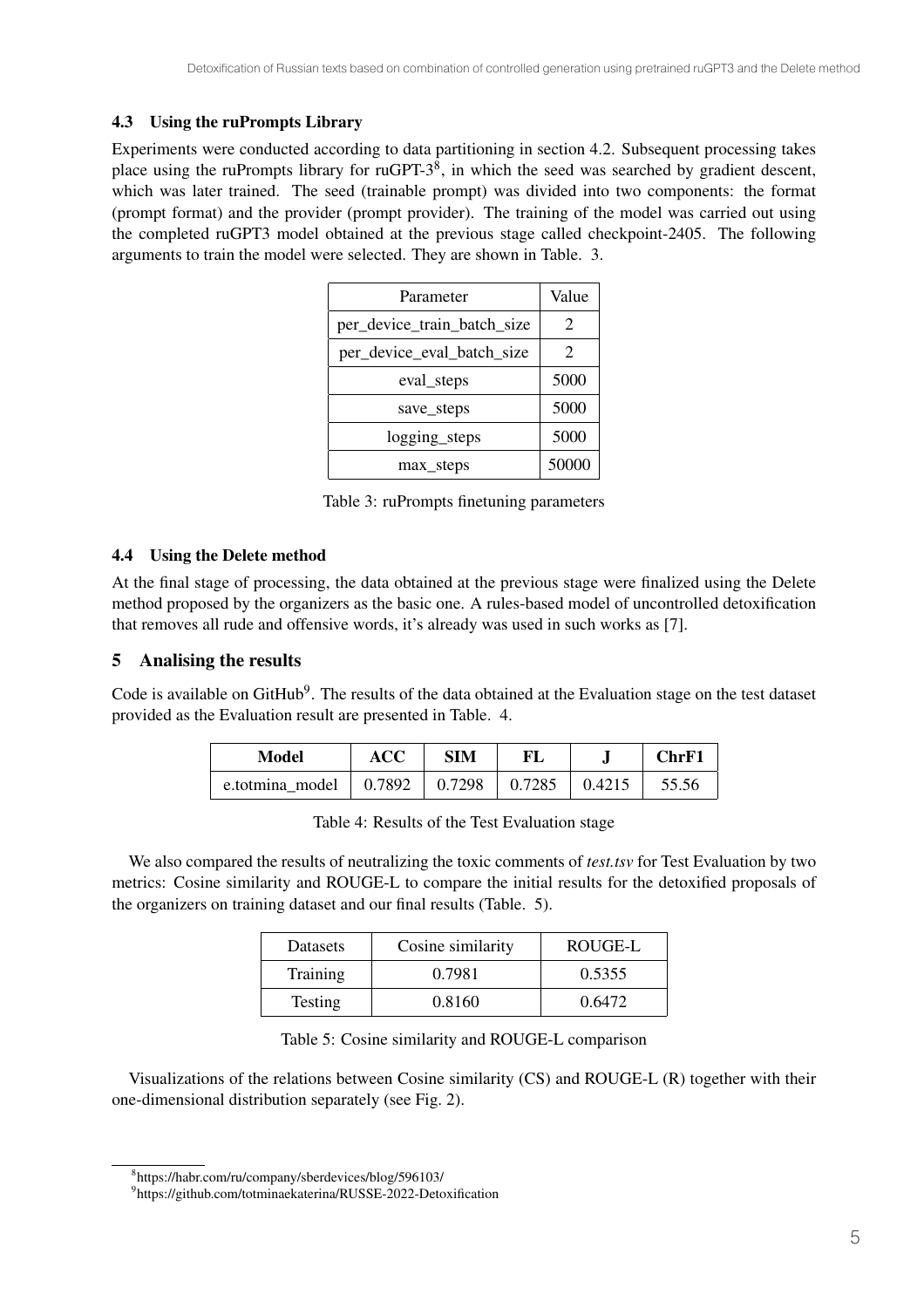

Figure 2: Visualizations of the relations between Cosine similarity (CS) and ROUGE-L (R).

We also selected some examples of the detoxified sentences predicted for test evaluation for the loss of the initial value of the input toxic sentence, as well as the complete or partial preservation of toxicity in them. The results can be divided into three groups, which are presented in Table. 6.

| Result                       | Signs of toxicity                                                                                                                                                                                                             |
|------------------------------|-------------------------------------------------------------------------------------------------------------------------------------------------------------------------------------------------------------------------------|
| Complete absence of toxicity | Absence of obscene vocabulary, words with negative connotation;<br>complete preservation of meaning                                                                                                                           |
| Partial loss of toxicity     | Preservation of negative connotation, but with the absence of obscene<br>vocabulary. The meaning of the sentence differs from the original,<br>the loss of some important details, but the result can be called non-<br>toxic |
| Preservation of toxicity     | Complete preservation of the toxicity of the original sentence or non-<br>sense                                                                                                                                               |

Table 6: Dividing the results into three groups

In table 7, you can see the proposals that completely got rid of the negative connotation and moved into the category of neutral. Table 8 shows examples of those results of proposals that were not fully detoxified or with errors, but without any serious negative features. The examples of proposals presented in table 9 can be characterized as those that have not been subjected to any restrictions at all, they have left a negative connotation and retained their original toxicity.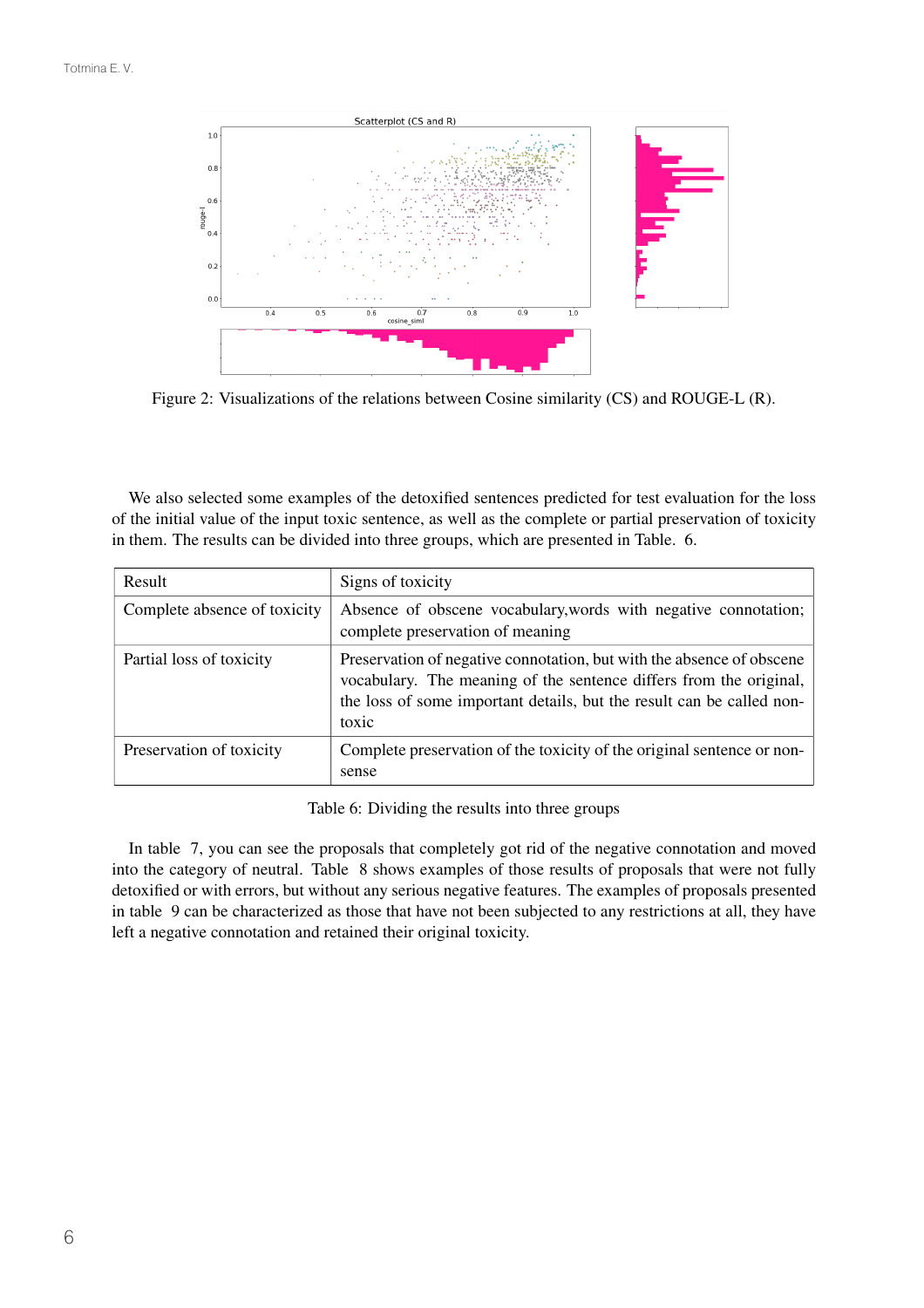| Original:   | Пидоры когда будем дышать чистым воздухом. адмистра-<br>ция это к вам |
|-------------|-----------------------------------------------------------------------|
| Detoxified: | Когда будем дышать чистым воздухом ,администрация это<br>K BAM        |
| Original:   | слушайте бляди если вы не вышли замуж то не хуй и пы-<br>таться       |
| Detoxified: | слушайте если вы не вышли замуж то не нужно и пытаться                |

| Original:   | Эмбрион это не человек потому что у него нет памяти, нет<br>личности, нет эмоций, нет нихуя |
|-------------|---------------------------------------------------------------------------------------------|
| Detoxified: | Ребенок это не человек потому что у него нет памяти нет<br>личности нет эмоций нет ничего   |
| Original:   | мишустик ты бы пасть свою поганую закрыл                                                    |
| Detoxified: | мишустик ты бы пасть свою закрыл                                                            |

Table 7: Examples with complete absence of toxicity

#### Table 8: Examples with partial loss of toxicity

| Original:   |                                                                                                |
|-------------|------------------------------------------------------------------------------------------------|
|             | лживая хамелеонша судить ее надо за такое голосования                                          |
| Detoxified: | Лживая хамелеонша судить ее надо за такое голосования                                          |
| Original:   | Послушай быдло я не смотря на свои 62 года до сих пор на<br>летной работе врачи пока допускают |
| Detoxified: | Послушай быдло я не смотря на свои 62 года до сих пор на<br>летной работе врачи пока допускают |

Table 9: Examples with preservation of toxicity

## 6 Conclusion

In this article, we evaluated one of the approaches to detoxification of sentences by fine-tuning a pretrained ruGPT3 model and selecting generated samples based on the similarities and differences between the input toxic and output neutral sentences, using the ruPrompts library and the Delete method. At the Human Evaluation stage, the system received a chrF metric value of 0.455; at the Automatic Evaluation stage - 0.505, and took eighth place at Manual Evaluation.

Nevertheless, despite the rather high values of the indicators, the sentences created by the system completely or partially lose the original meaning of the input sentence in about half of the cases, and in most cases retain the original negative connotation. The obtained estimate may be due to the fact that the parameters we set for training models were insufficient, as well as an insufficient amount of training data set, which is confirmed by the obtained training results.